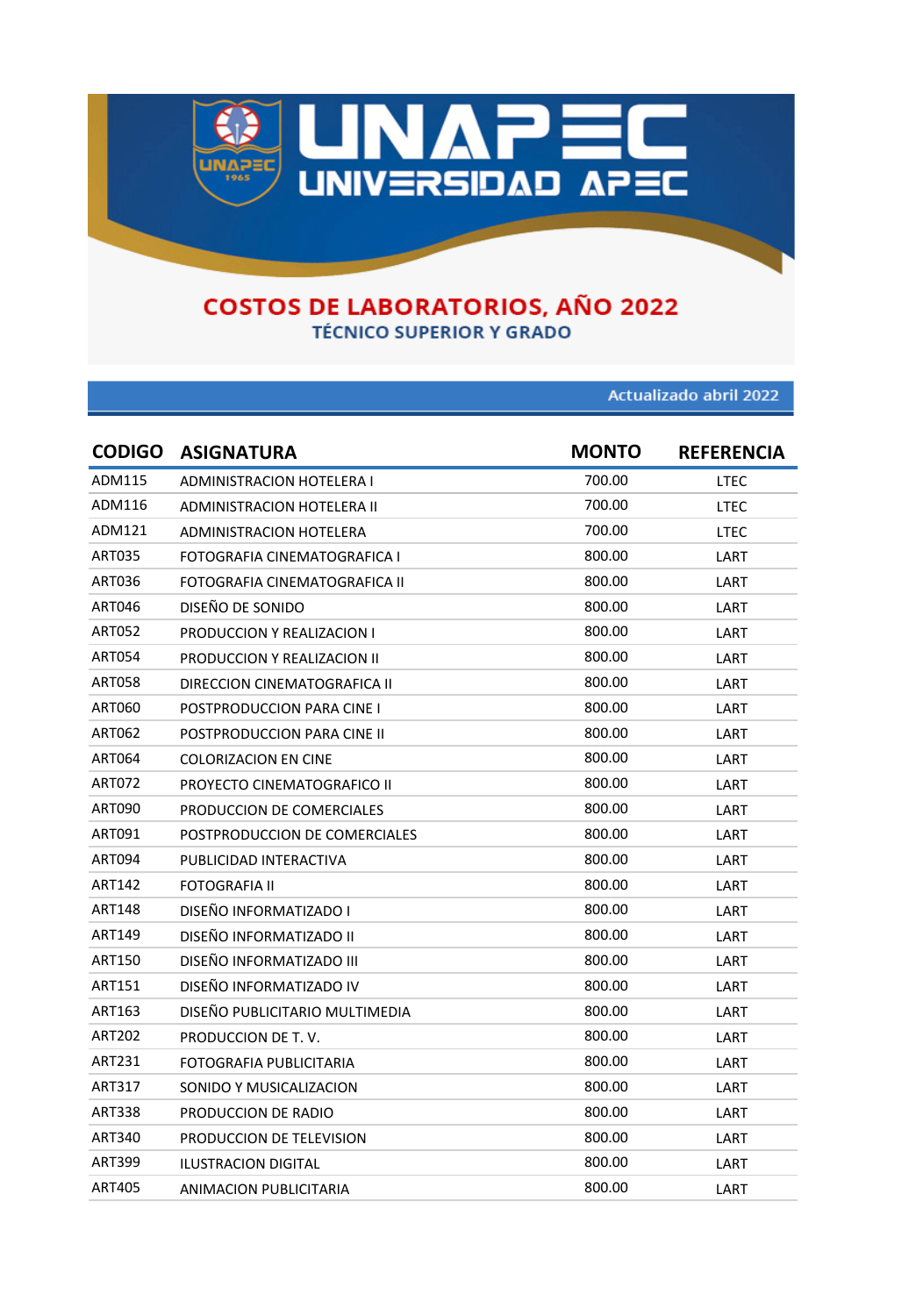| ART420        | TECNICAS DE PRODUCCION DE AUDIOVISUALES      | 800.00 | LART |
|---------------|----------------------------------------------|--------|------|
| <b>ART423</b> | FOTOGRAFIA ANALITICA                         | 800.00 | LART |
| ART433        | DIBUJO INFORMATIZADO I                       | 800.00 | LART |
| ART434        | DIBUJO INFORMATIZADO II                      | 800.00 | LART |
| <b>ART435</b> | DIBUJO INFORMATIZADO III                     | 800.00 | LART |
| ART440        | DISEÑO VECTORIAL                             | 800.00 | LART |
| ART441        | EDICION Y MANIPULACION IMAGENES              | 800.00 | LART |
| ART460        | DISEÑO GRAFICO DIGITAL I                     | 800.00 | LART |
| ART462        | DISEÑO GRAFICO DIGITAL II                    | 800.00 | LART |
| ART464        | DISEÑO GRAFICO DIGITAL III                   | 800.00 | LART |
| ART474        | <b>DIBUJO DIGITAL I</b>                      | 800.00 | LART |
| ART475        | <b>DIBUJO DIGITAL II</b>                     | 800.00 | LART |
| ART476        | <b>DIBUJO DIGITAL III</b>                    | 800.00 | LART |
| ART482        | DIBUJO E IMPRESION DIGITAL 3D I              | 800.00 | LART |
| <b>ART483</b> | DIBUJO E IMPRESION DIGITAL 3D II             | 800.00 | LART |
| <b>ART485</b> | <b>GESTION DE CONTENIDO WEB</b>              | 800.00 | LART |
| ART495        | NARRACION TRANSMEDIA                         | 800.00 | LART |
| ART510        | <b>MAQUETACION WEB</b>                       | 800.00 | LART |
| <b>ART555</b> | <b>MODELADO E IMPRESION DIGITAL 3D</b>       | 800.00 | LART |
| ART560        | DISEÑO GRAFICO MULTIMEDIA                    | 800.00 | LART |
| <b>ART565</b> | DISEÑO Y GESTION DE REDES SOCIALES           | 800.00 | LART |
| CDG105        | DISEÑO DIGITAL I                             | 800.00 | LART |
| CDG106        | DISEÑO DIGITAL II                            | 800.00 | LART |
| CDG107        | DISEÑO DIGITAL III                           | 800.00 | LART |
| CDG200        | FOTOGRAFIA DIGITAL I                         | 800.00 | LART |
| CDG205        | FOTOGRAFIA DIGITAL I                         | 800.00 | LART |
| CDG210        | FOTOGRAFIA DIGITAL II                        | 800.00 | LART |
| CDG300        | FOTOGRAFIA DIGITAL II                        | 800.00 | LART |
| CDG400        | TALLER CREATIVO EN COMUNICACION GRAFICA I    | 800.00 | LART |
| CDG410        | DISEÑO WEB                                   | 800.00 | LART |
| <b>CDG505</b> | DISEÑO Y ANIMACION DIGITAL I                 | 800.00 | LART |
| CDG515        | DISEÑO UI/UX                                 | 800.00 | LART |
| CDG525        | COMUNICACION DIGITAL I                       | 800.00 | LART |
| CDG526        | COMUNICACION DIGITAL II                      | 800.00 | LART |
| CDG527        | COMUNICACION DIGITAL IV                      | 800.00 | LART |
| CDG528        | <b>COMUNICACION DIGITAL III</b>              | 800.00 | LART |
| <b>CDG529</b> | COMUNICACION INTERACTIVA                     | 800.00 | LART |
| CDG530        | <b>MOTION GRAPHICS</b>                       | 800.00 | LART |
| CDG535        | <b>GESTION DE CONTENIDOS (CMS)</b>           | 800.00 | LART |
| <b>CDG540</b> | PRODUCCION Y REALIZACION AUDIOVISUAL         | 800.00 | LART |
| <b>CDG545</b> | <b>CREACION DE TIENDAS VIRTUALES</b>         | 800.00 | LART |
| <b>CDG600</b> | DISEÑO Y ANIMACION DIGITAL II                | 800.00 | LART |
| CDG605        | <b>GRABACION Y EDICION DE SONIDO DIGITAL</b> | 800.00 | LART |
| CDG610        | ANIMACION 3D I                               | 800.00 | LART |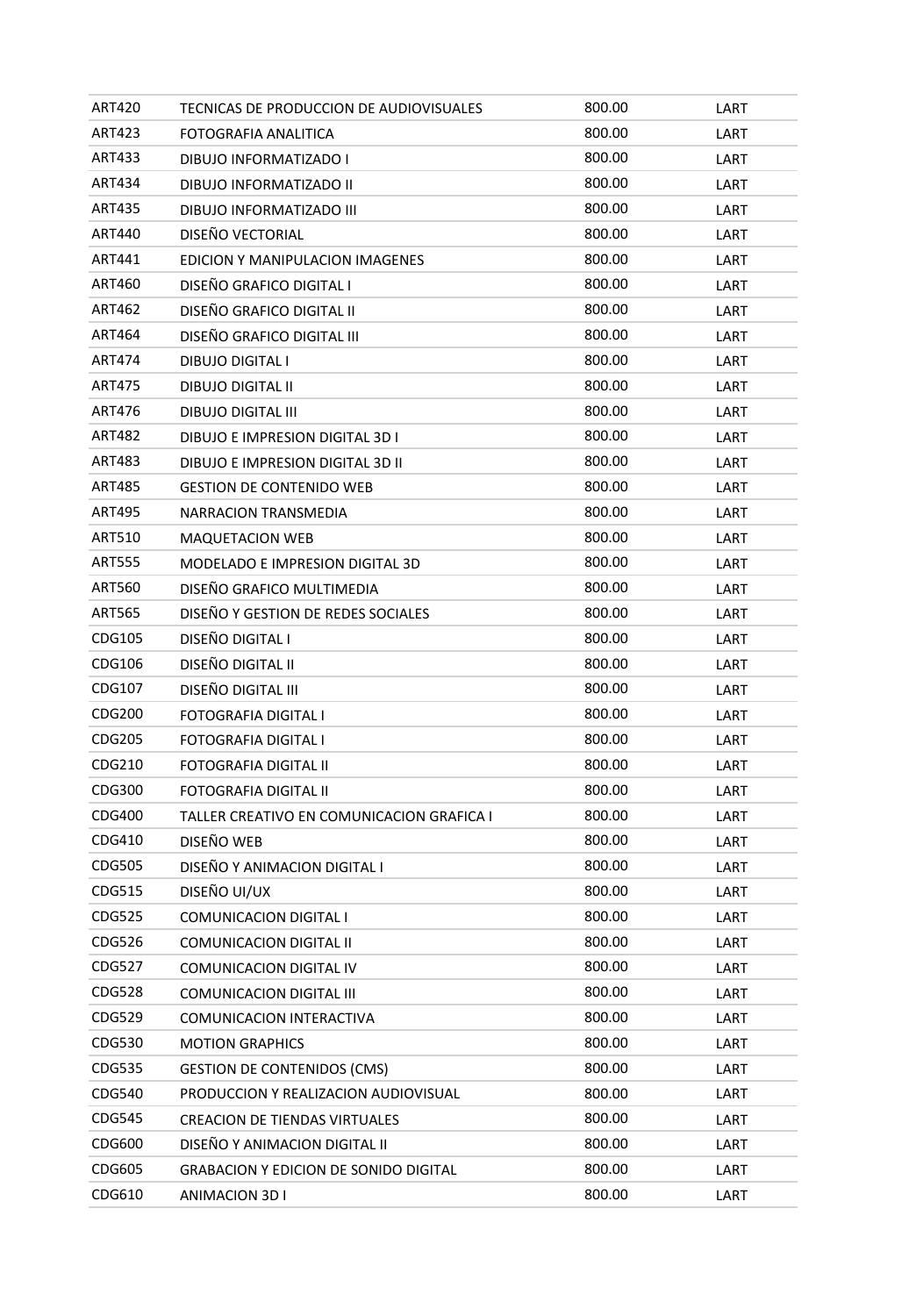| CDG700        | ANIMACION 3D II                               | 800.00 | LART        |
|---------------|-----------------------------------------------|--------|-------------|
| CDG800        | TECNICAS DE ILUSTRACION 3D                    | 800.00 | LART        |
| CDG805        | GRABACION Y EDICION DE VIDEO DIGITAL          | 800.00 | LART        |
| CDG810        | COMUNICACION DIGITAL I                        | 800.00 | LART        |
| CDG815        | ILUSTRACION DIGITAL (2D)                      | 800.00 | LART        |
| CDG900        | COMUNICACION DIGITAL II                       | 800.00 | LART        |
| CDG910        | <b>COMUNICACION DIGITAL III</b>               | 700.00 | LTEC        |
| CDG915        | COMUNICACION DIGITAL IV                       | 700.00 | LTEC        |
| <b>CNL101</b> | CONTABILIDAD I LAB                            | 700.00 | LTEC        |
| <b>CNL102</b> | CONTABILIDAD II LAB                           | 700.00 | LTEC        |
| CON091        | CONTABILIDAD I                                | 700.00 | LTEC        |
| <b>CON092</b> | CONTABILIDAD II                               | 700.00 | LTEC        |
| CON093        | CONTABILIDAD III                              | 700.00 | LTEC        |
| <b>CON094</b> | <b>CONTABILIDAD IV</b>                        | 700.00 | <b>LTEC</b> |
| CON101        | CONTABILIDAD-LAB. I                           | 700.00 | LTEC        |
| CON102        | CONTABILIDAD-LAB. II                          | 700.00 | LTEC        |
| CON104        | CONTABILIDAD-LAB. IV                          | 700.00 | <b>LTEC</b> |
| <b>CON134</b> | DISEÑO DE SISTEMAS CONTABLES                  | 700.00 | LTEC        |
| <b>CON212</b> | SIST. TRIBUTARIO DOM-LAB. II                  | 700.00 | LTEC        |
| CON214        | SEMINARIO CONTABILIDAD E IMPUESTOS            | 700.00 | LTEC        |
| CON221        | <b>FUNDAMENTOS DE COSTOS</b>                  | 700.00 | <b>LTEC</b> |
| <b>CON225</b> | SISTEMA TRIBUTARIO DOMINICANO II              | 700.00 | LTEC        |
| <b>CON302</b> | AUDITORIA EXTERNA-LAB. II                     | 700.00 | LTEC        |
| <b>CON306</b> | AUDITORIA CON EL USO DEL COMPUTADOR           | 700.00 | <b>LTEC</b> |
| <b>CON400</b> | CONTABILIDAD COMPUTARIZADA                    | 700.00 | LTEC        |
| <b>CON518</b> | ANALISIS DE ESTADOS FINANCIEROS               | 700    | <b>LTEC</b> |
| <b>FIN110</b> | ECONOMETRIA Y ANALISIS DE DATOS LAB           | 700    | <b>LTEC</b> |
| <b>FIN115</b> | USO DE LAS APLICACIONES FINANCIERAS I LAB     | 700    | <b>LTEC</b> |
| <b>FIN116</b> | USO DE APLICACIONES FINANCIERAS II LAB        | 700    | <b>LTEC</b> |
| <b>FIN150</b> | PRESUPUESTO Y COSTO DE CAPITAL                | 700    | <b>LTEC</b> |
| <b>JOR012</b> | <b>ACCOPLACER</b>                             | 700    | <b>LTEC</b> |
| EDU200        | MEDIOS Y RECURSOS PARA EL APRENDIZAJE         | 700    | <b>LTEC</b> |
| <b>IND370</b> | <b>INVEST. DE OPERACIONES I</b>               | 700    | <b>LTEC</b> |
| IND371        | INVESTIGACION DE OPERACIONES PARA INFORMATICA | 700    | LTEC        |
| <b>IND390</b> | <b>INGENIERIA DE METODOS I</b>                | 700    | <b>LTEC</b> |
| <b>IND395</b> | INGENIERIA DE METODOS II                      | 700    | <b>LTEC</b> |
| <b>IND410</b> | CONTROL DE PRODUCCION I                       | 700    | <b>LTEC</b> |
| <b>IND415</b> | <b>CONTROL DE PRODUCCION II</b>               | 700    | <b>LTEC</b> |
| <b>IND420</b> | <b>GERENCIA DE CALIDAD</b>                    | 700    | <b>LTEC</b> |
| <b>IND423</b> | INGENIERIA ECONOMICA                          | 700    | <b>LTEC</b> |
| <b>IND430</b> | CONTROL ESTADISTICO DE CALIDAD                | 700    | LTEC        |
| <b>IND432</b> | LOGISTICA                                     | 700    | <b>LTEC</b> |
| <b>IND451</b> | TOPICOS ESPEC. ING. INDUSTRIAL                | 700    | <b>LTEC</b> |
| <b>IND455</b> | SISTEMA COMPT. DE PRODUCCION                  | 700    | <b>LTEC</b> |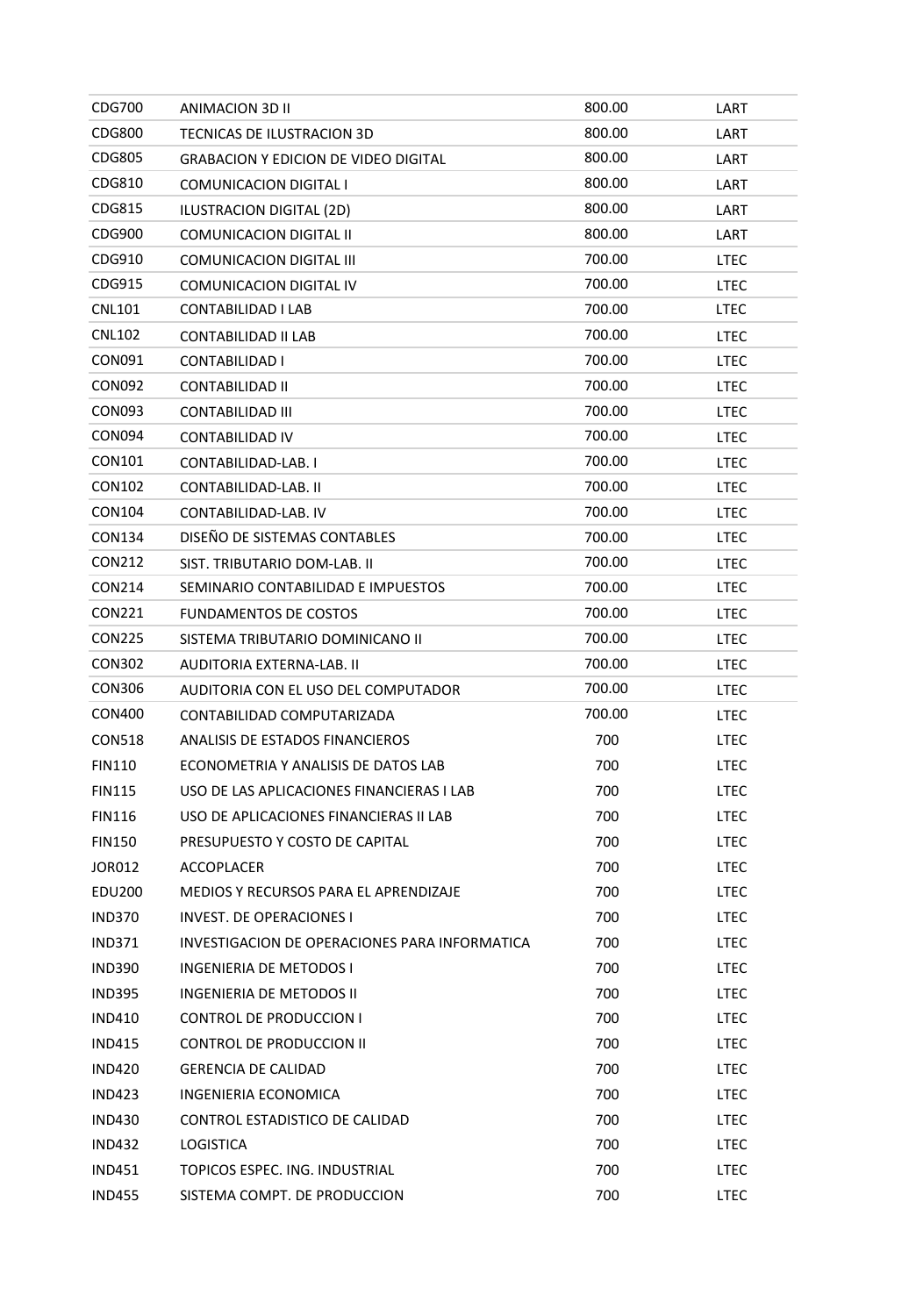| <b>TEC129</b> | DIBUJO TECNICO ASISTIDO POR COMPUTADORAS      | 700      | LTEC        |
|---------------|-----------------------------------------------|----------|-------------|
| <b>TEC167</b> | DISEÑO INSTALACIONES ELECTRICAS I             | 700      | <b>LTEC</b> |
| <b>TEC168</b> | DISEÑO INSTALACIONES ELECTRICAS II            | 700      | <b>LTEC</b> |
| <b>TEC223</b> | TALLER MICROPR. Y LENGUAJE DE MAQUINAS        | 700      | <b>LTEC</b> |
| <b>TEC302</b> | SIMULACION DE MODELO POR COMPUT.              | 700      | <b>LTEC</b> |
| <b>TEC606</b> | LAB. ELECTRONICA DIGITAL                      | 700      | <b>LTEC</b> |
| <b>TEC608</b> | LAB. PROCESAMIENTO DIGITAL DE SEÑALES II      | 700      | <b>LTEC</b> |
| <b>TEC611</b> | LAB. TEORIA DE COMUNICACIONES                 | 700      | <b>LTEC</b> |
| <b>TEC650</b> | DISEÑO DE INGENIERIA ASISTIDO POR COMPUTADORA | 700      | <b>LTEC</b> |
| <b>TEC720</b> | PROYECTO DE SISTEMAS ELECTRICOS               | 700      | <b>LTEC</b> |
| <b>TUR210</b> | ALOJAMIENTO Y HOSPITALIDAD                    | 700      | <b>LTEC</b> |
| <b>TUR253</b> | LAB. CIENCIAS DE ALIMENTACION                 | 4,400.00 | LTUR        |
| <b>TUR254</b> | LAB. DE GASTRONOMIA I                         | 4,400.00 | LTUR        |
| <b>TUR255</b> | LAB. DE GASTRONOMIA II                        | 4,400.00 | LTUR        |
| <b>TUR256</b> | <b>FRONT OFFICE</b>                           | 700      | <b>LTEC</b> |
| <b>TUR264</b> | <b>GESTION Y CONTROL DE BARES</b>             | 700      | <b>LTEC</b> |
| <b>TUR305</b> | <b>OPERACIONES HOTELERAS</b>                  | 700      | <b>LTEC</b> |
| <b>TUR353</b> | ALOJAMIENTO Y HOSPITALIDAD TURISTICA          | 700      | <b>LTEC</b> |
| <b>TUR360</b> | SIMULACION DINAMICA DE PRODUCTOS TURISTICOS   | 700      | <b>LTEC</b> |
| INFO05        | INFORMATICA APLICADA A LOS NEGOCIOS           | 700      | <b>LTEC</b> |
| <b>INF111</b> | PROGRAMACION ORIENTADA A OBJETOS              | 700      | <b>LTEC</b> |
| <b>INF140</b> | PROGRAMACION ESTRUCTURADA                     | 700      | <b>LTEC</b> |
| <b>INF152</b> | ESTRUCTURA DE DATOS                           | 700      | <b>LTEC</b> |
| <b>INF160</b> | ANALISIS Y DISEÑO DE SISTEMAS I               | 700      | <b>LTEC</b> |
| <b>INF161</b> | ANALISIS Y DISEÑO DE SISTEMAS II              | 700      | <b>LTEC</b> |
| <b>INF164</b> | <b>BASE DE DATOS I</b>                        | 700      | <b>LTEC</b> |
| <b>INF165</b> | <b>BASE DE DATOS II</b>                       | 700      | <b>LTEC</b> |
| <b>INF166</b> | <b>TELEPROCESO I</b>                          | 700      | <b>LTEC</b> |
| <b>INF167</b> | <b>TELEPROCESO II</b>                         | 700      | <b>LTEC</b> |
| <b>INF168</b> | SISTEMAS OPERATIVOS I                         | 700      | <b>LTEC</b> |
| <b>INF169</b> | SISTEMAS OPERATIVOS II                        | 700      | <b>LTEC</b> |
| <b>INF204</b> | <b>ADMINISTRACION DE CENTROS</b>              | 700      | <b>LTEC</b> |
| <b>INF214</b> | <b>APLICACIONES FINANCIERAS</b>               | 700      | <b>LTEC</b> |
| <b>INF244</b> | PROGRAMACION WEB I                            | 700      | LTEC        |
| <b>INF245</b> | PROGRAMACION WEB II                           | 700      | LTEC        |
| <b>INF307</b> | ADMINISTRACION DE REDES                       | 700      | <b>LTEC</b> |
| <b>INF309</b> | TECNOLOGIA DE INTERNET                        | 700      | <b>LTEC</b> |
| <b>INF312</b> | SISTEMA DE INFORMACION GERENCIAL              | 700      | <b>LTEC</b> |
| <b>INF313</b> | SISTEMA DE INFORMACION PARA LA ADMINISTRACION | 700      | <b>LTEC</b> |
| <b>INF315</b> | SISTEMAS OPERATIVOS III                       | 700      | <b>LTEC</b> |
| <b>INF319</b> | <b>COMPUTACION I</b>                          | 700      | <b>LTEC</b> |
| <b>INF321</b> | <b>ALGORITMOS</b>                             | 700      | <b>LTEC</b> |
| <b>INF323</b> | ARQUITECTURA DEL COMPUTADOR                   | 700      | <b>LTEC</b> |
| <b>INF324</b> | INTRODUCCION INTELIGENCIA ARTIFICIAL          | 700      | <b>LTEC</b> |